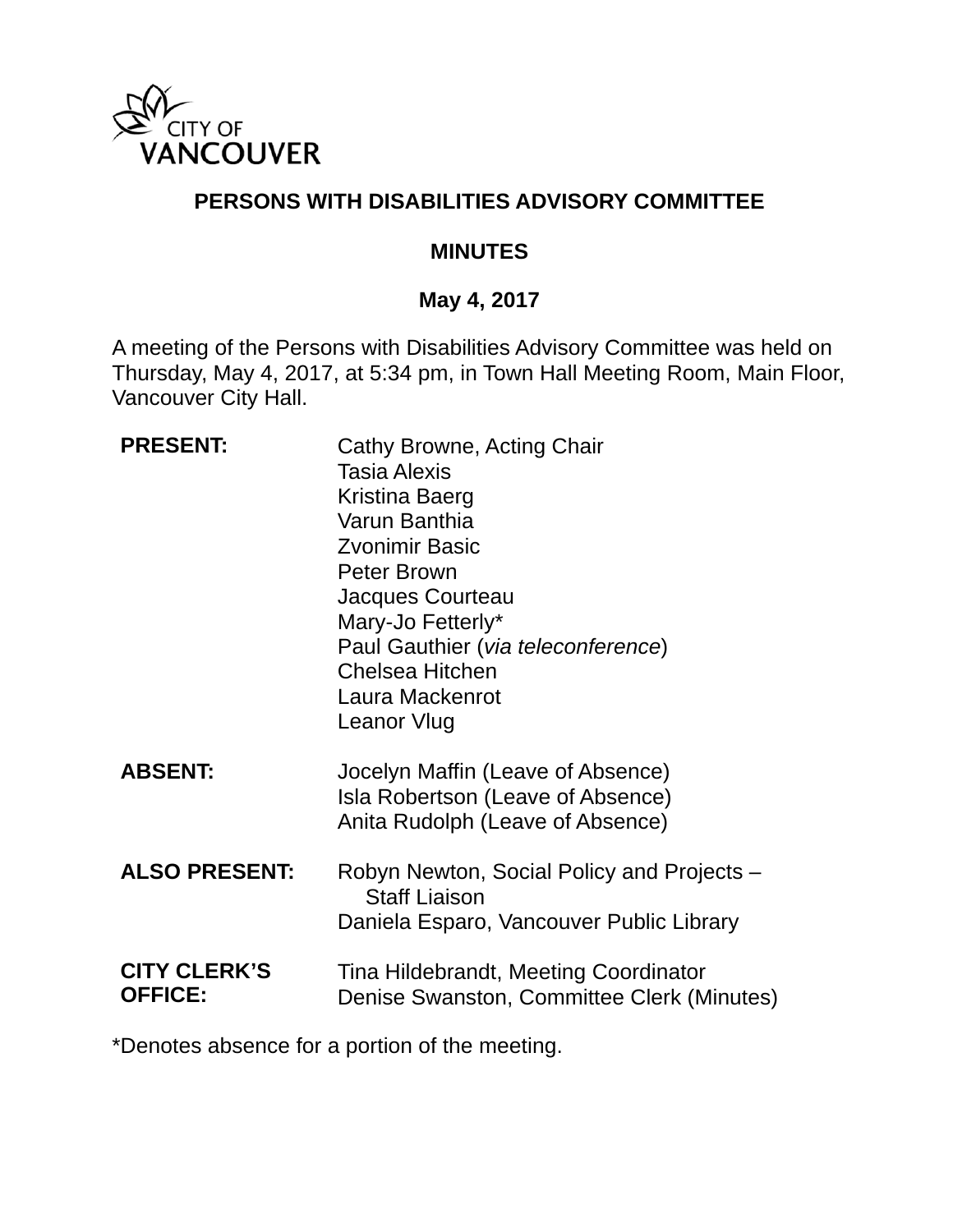#### **Election of Chair and Vice-Chair**

MOVED by Laura Mackenrot SECONDED by Varun Banthia

> THAT the Persons with Disabilities Advisory Committee elect Cathy Browne and Jacques Courteau as Co-Chairs to commence immediately and end December 3, 2017.

CARRIED UNANIMOUSLY

MOVED by Cathy Browne SECONDED by Chelsea Hitchen

> THAT the Persons with Disabilities Advisory Committee elect Laura Mackenrot as Vice-Chair to commence immediately and end December 3, 2017.

CARRIED UNANIMOUSLY

#### **Leave of Absence Requests**

MOVED by Laura Mackenrot SECONDED by Tasia Alexis

> THAT the Persons with Disabilities Advisory Committee approve Leaves of Absence for Isla Robertson and Anita Rudolf for today's meeting.

CARRIED UNANIMOUSLY

MOVED by Cathy Browne SECONDED by Laura Mackenrot

> THAT the Persons with Disabilities Advisory Committee approve a leave of absence for Jocelyn Maffin for today's meeting.

CARRIED UNANIMOUSLY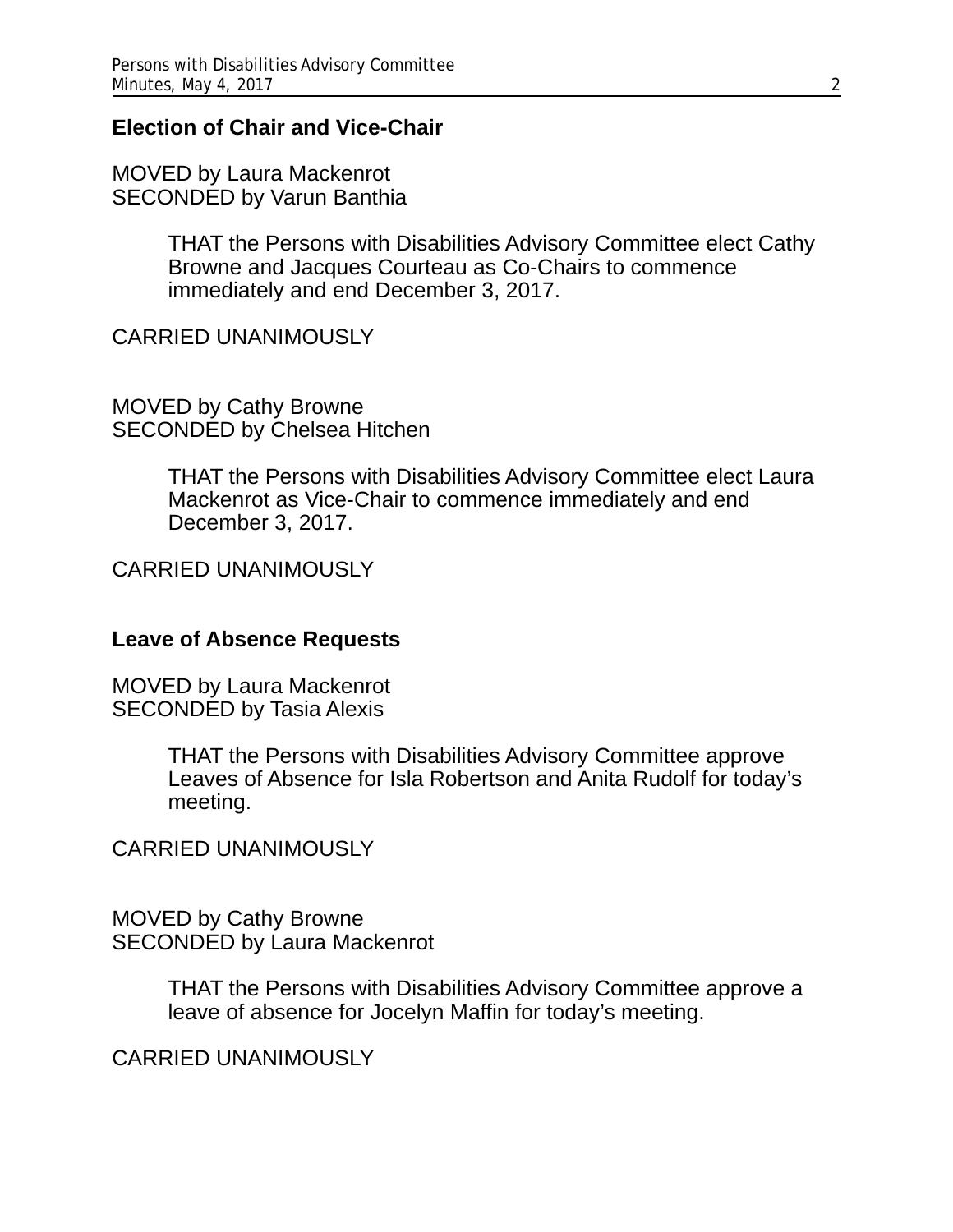### **Approval of Minutes**

#### MOVED by Tasia Alexis SECONDED by Peter Brown

THAT the Persons with Disabilities Advisory Committee approve the Minutes of the meetings held on March 2, 2017, and April 6, 2017, as circulated.

### CARRIED UNANIMOUSLY

### **1. West 10th Avenue Corridor - Presentation**

Dylan Passmore, Civil Engineer II, and Paul Storer, Senior Branch Head Engineer, presented an update on the West 10th Avenue Corridor project and responded to questions and comments from the Committee.

In discussion, points raised included the following:

- accessible parking spaces and parking meters;
- that accessibility considerations take priority over the retention of trees; and
- the Committee's appreciation of the collaborative process.

The Committee commends staff for the collaborative process with Committees and stakeholders, and hopes this collaborative process will be integrated into best practices going forward on future City projects. It was agreed upon by the Committee that the Chairs would circulate a letter to Mayor and Council praising the Collaborative approach. The letter will be circulated to members of the Committee for feedback in advance of sending it to Mayor and Council.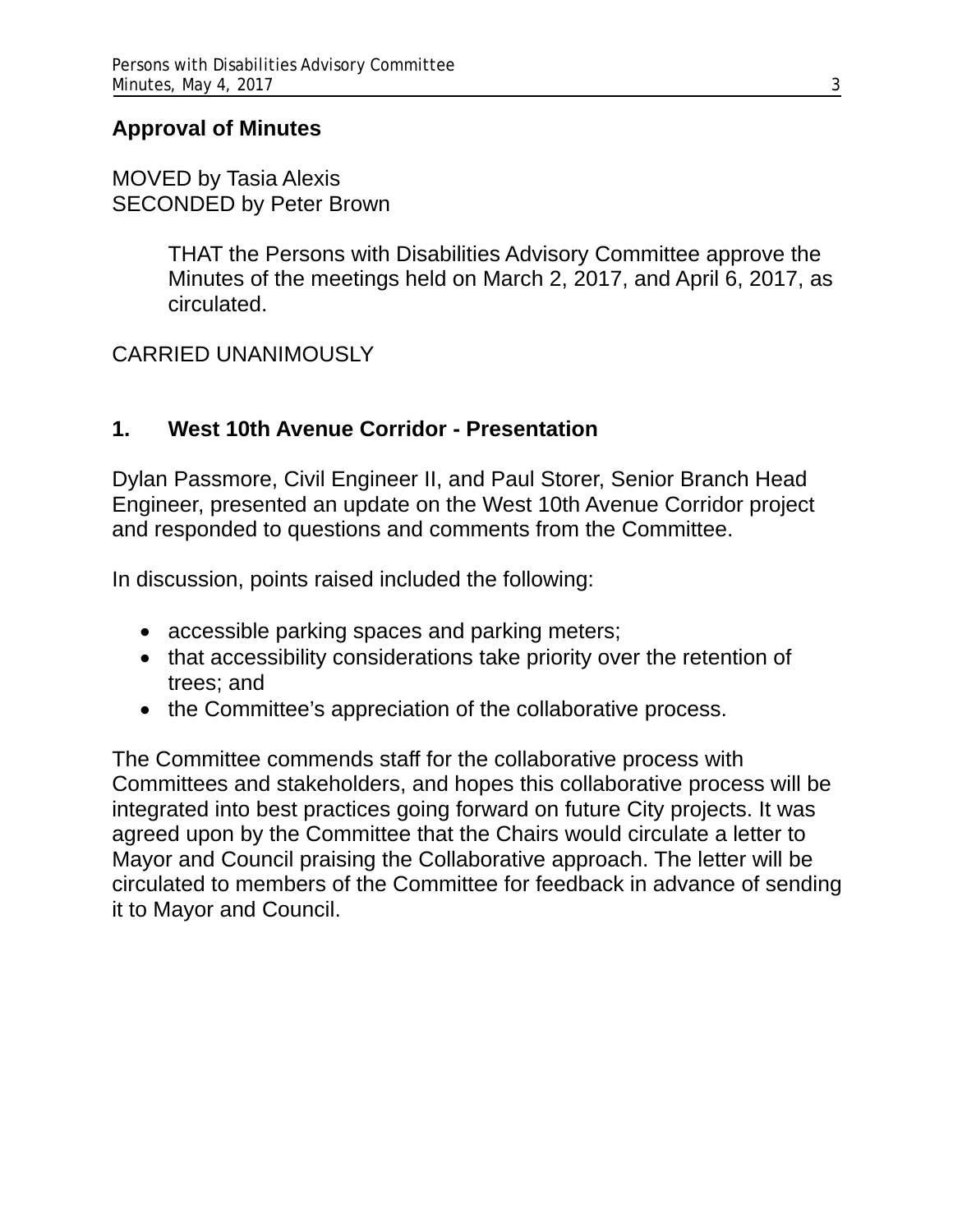MOVED by Jacques Courteau SECONDED by Mary-Joe Fetterly

> THAT the Persons with Disabilities Advisory Committee recommend approval of the 10th Avenue Corridor project as presented to the Committee by staff, at its meeting on May 4, 2017.

> FURTHER THAT the Committee authorizes the Co-Chairs of the Persons with Disabilities Advisory Committee to present the Committees' recommendations regarding the 10th Avenue Corridor project to Council at the Regular Council meeting to be held on May 16, 2017.

CARRIED UNANIMOUSLY

### **2. Formation of Subcommittees and election of Work Plan discussion**

MOVED by Chelsea Hitchen SECONDED by Varun Banthia

> THAT the Persons with Disabilities Advisory Committee create a new Sub-committee titled "Social Inclusion".

CARRIED UNANIMOUSLY

MOVED by Jacques Courteau SECONDED by: Mary-Joe Fetterly

> THAT the Persons with Disabilities Advisory Committee continue their work on the Accessible City Sub-committee.

CARRIED UNANIMOUSLY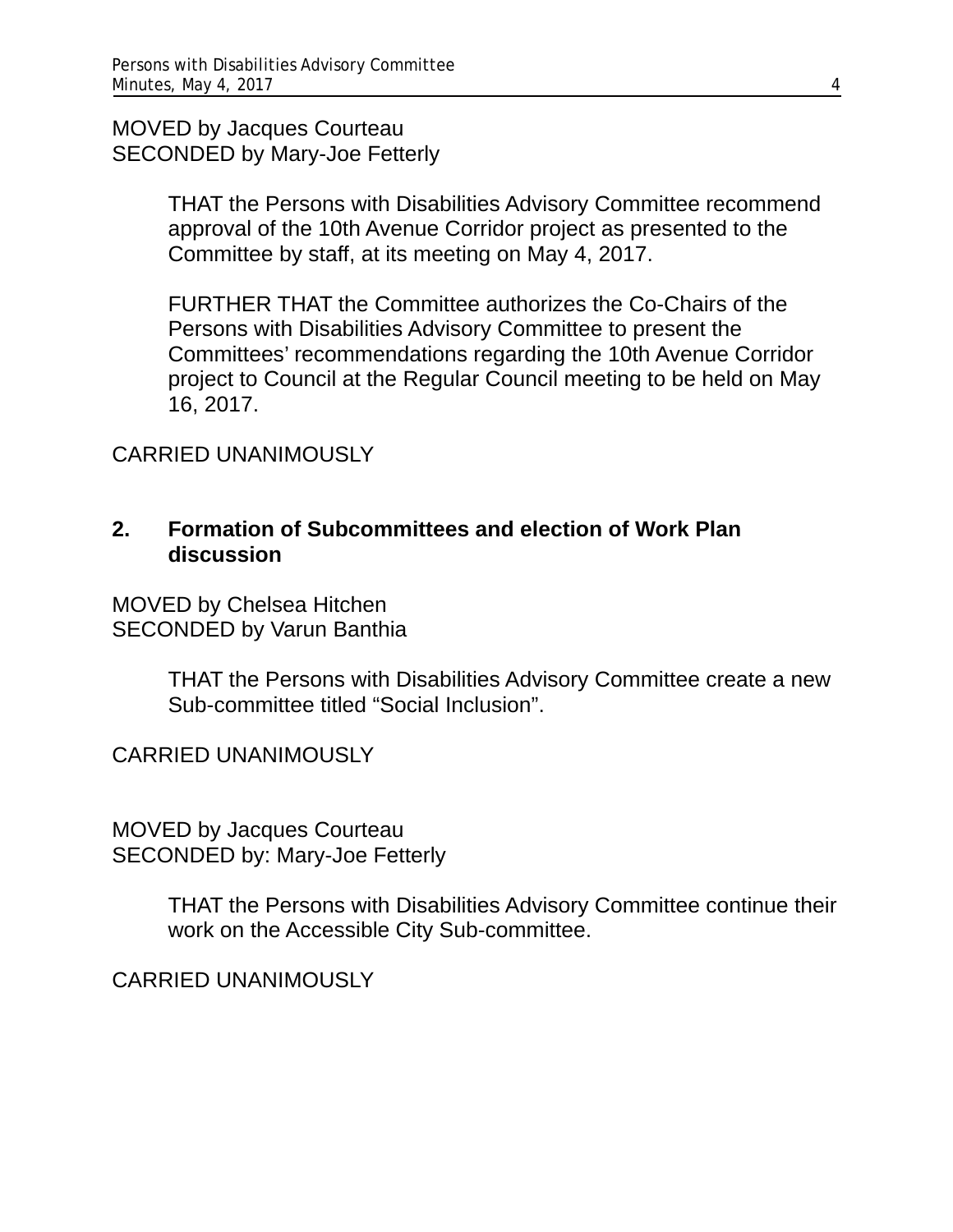MOVED by Paul Gauthier SECONDED by Mary-Joe Fetterly

> THAT the Persons with Disabilities Advisory Committee continue their work on the Housing Sub-committee.

CARRIED UNANIMOUSLY

MOVED by Varun Banthia SECONDED by Peter Brown

> THAT the Persons with Disabilities Advisory Committee continue their work on the Transportation Sub-committee.

CARRIED UNANIMOUSLY

The Sub-Committees agreed to initiate meetings to begin working on items for the Committee's work plan.

### **3. New Business**

Paul updated the Committee on progress regarding the Pearson site and noted that revised layouts and proposed models of care had been provided to him, and noted that progress seems positive thus far.

Paul also informed the Committee that the YMCA has decided not to partner with Vancouver Coastal Health in regards to the therapeutic pool, but noted VCH will need to provide a therapeutic pool as per the policy agreement.

### **ADJOURNMENT**

MOVED by Peter Brown SECONDED by Zvonimir Basic

THAT the meeting be adjourned.

CARRIED UNANIMOUSLY (Mary-Joe Fetterly absent for the vote)